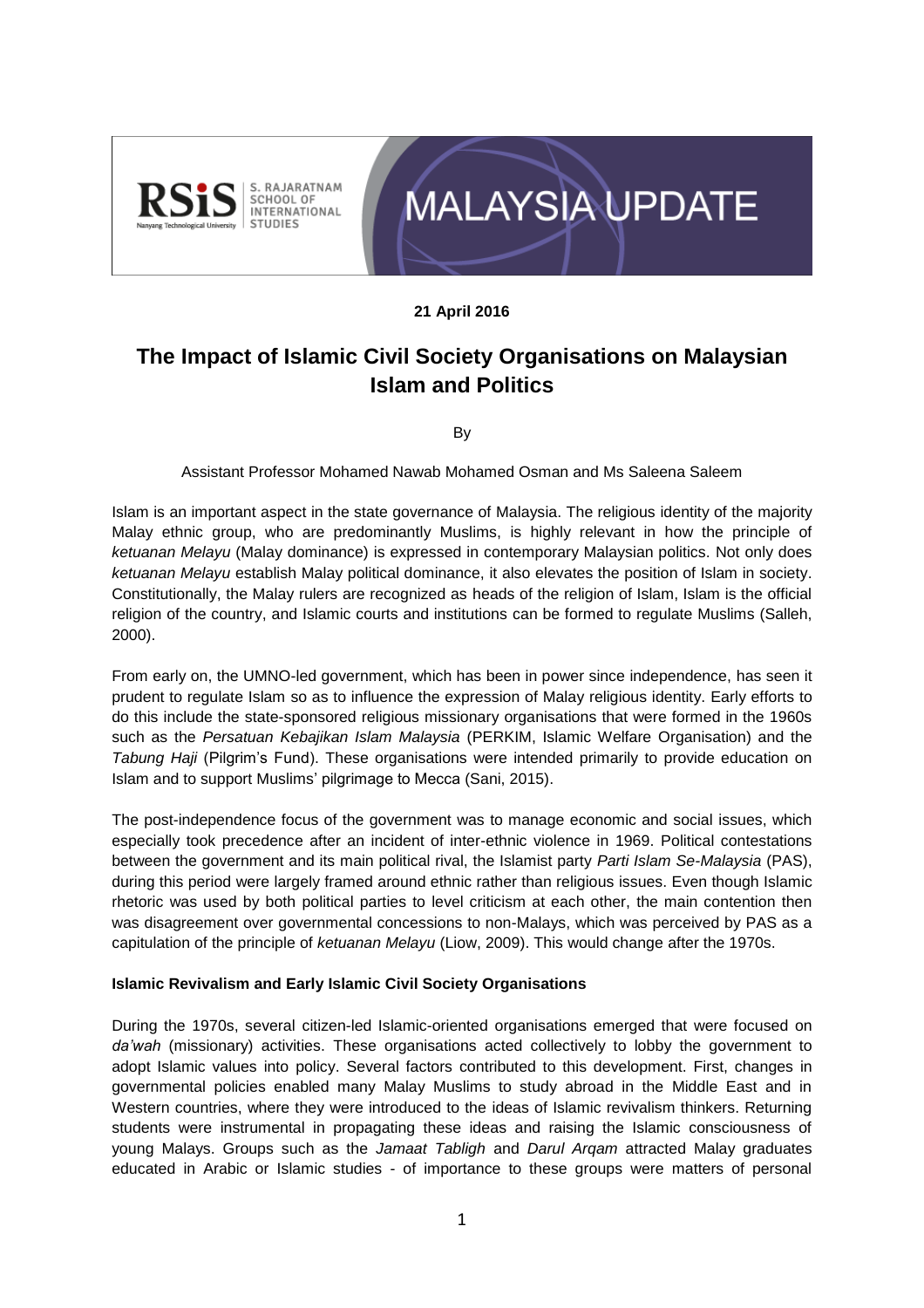morality, such as sex, liquor, gambling, and clothes. Another group, the *Angkatan Belia Islam* (ABIM) attracted secular educated graduates from the West and the Middle East, who had been exposed to Islamic revivalist ideas (Abu Bakar, 1981). Second, Malays grew weary of the politicking between UMNO and PAS (Kessler, 1980) and were drawn to arguments that advocated a return to an Islamic way of life as a solution to societal rifts. Third, external developments in the wider Muslim world such as the Islamic revolution in Iran increased the desire for Malay Muslims to identify with the Muslim *ummah* (community) worldwide.

## **Politicisation of Islam**

The UMNO-led government responded to lobbying from these early Islamic civil society organisations. It co-opted ABIM leader, Anwar Ibrahim into public office; embarked on an "Islamisation of government machinery", which included the establishment of Islamic banks, insurance, and economic foundations, International Islamic University, Islamic Medical Centre and an upgrading of the Islamic bureaucracy; and also developed a foreign policy oriented to the Muslim world (Mutalib, 1990).

PAS too responded accordingly, and placed Islamic issues at the forefront of its election campaigns, and recruited leaders with strong Islamic credentials. The government's promotion of Islam strengthened the influence of state religious officials, expanded state-led religious administration, and gave greater autonomy to Islamic courts. A number of PAS leaders hailed from Islamic civil society organisations such as ABIM and the *Jemaah Islah Malaysia* (JIM).

This older network of Islamic civil society organisations influenced the landscape of Malaysian politics in several ways. First, these Islamic civil society organisations were able to presurrise the government and PAS to adopt more overtly Islamic policies and posture. Second, many activists within these civil society organisations found it more effective to effect change by joining the mainstream Malay political parties such as UMNO and PAS. Former ABIM leaders such as Dr Zambry Kadir and Sanusi Junid became important figures in UMNO while others such as the late PAS President Ustaz Fadhil Noor and current PAS President Hadi Awang are important figures within the Islamic party (Awang, 2016). Likewise, JIM leaders such as Saari Sungib and Khalid Samad were important leaders of PAS until their departure to the newly formed *Parti Amanah Nasional* (PAN). Third, these organisations suffered internal divisions and problems as a result of their direct involvement in electoral politics. Members of these groups who have joined mainstream parties have become entrenched within their respective political position and have more or less forsaken their initial objectives of propounding their Islamist ideologies within these parties. Fourth, organisations that maintained its own political position, such as the *Al-Arqam* movement, were banned and curtailed (Hamid, 2003). The banning of *Al-Arqam* meant that the only viable politically independent movement was eliminated leading to the dominance of political parties in the realm of political Islam.

## **Emergence of Contemporary Islamic Civil Society Organisations**

For much of the 1990s and early 2000s, both the UMNO-led government and PAS increasingly engaged in an "Islamisation race" to maintain political legitimacy and vie for Malay electoral support. This is largely due to the partisan role of the government, whose aim is to subvert PAS's Islamist agenda by implementing its own pro-Islam initiatives and promoting Islamic philosophy that is conducive to economic development and inter-ethnic relations (for example, Prime Minister's Abdullah Badawi's *Islam Hadhari* (moderate Islam) concept in the early 2000s). However, a combination of factors - emboldened state religious officials pushing for more rigid Islamic policies, the growing religious conservatism of Malaysian Muslims and political rivalry - have complicated the government's efforts to temper Islamic expression in the political and social spheres.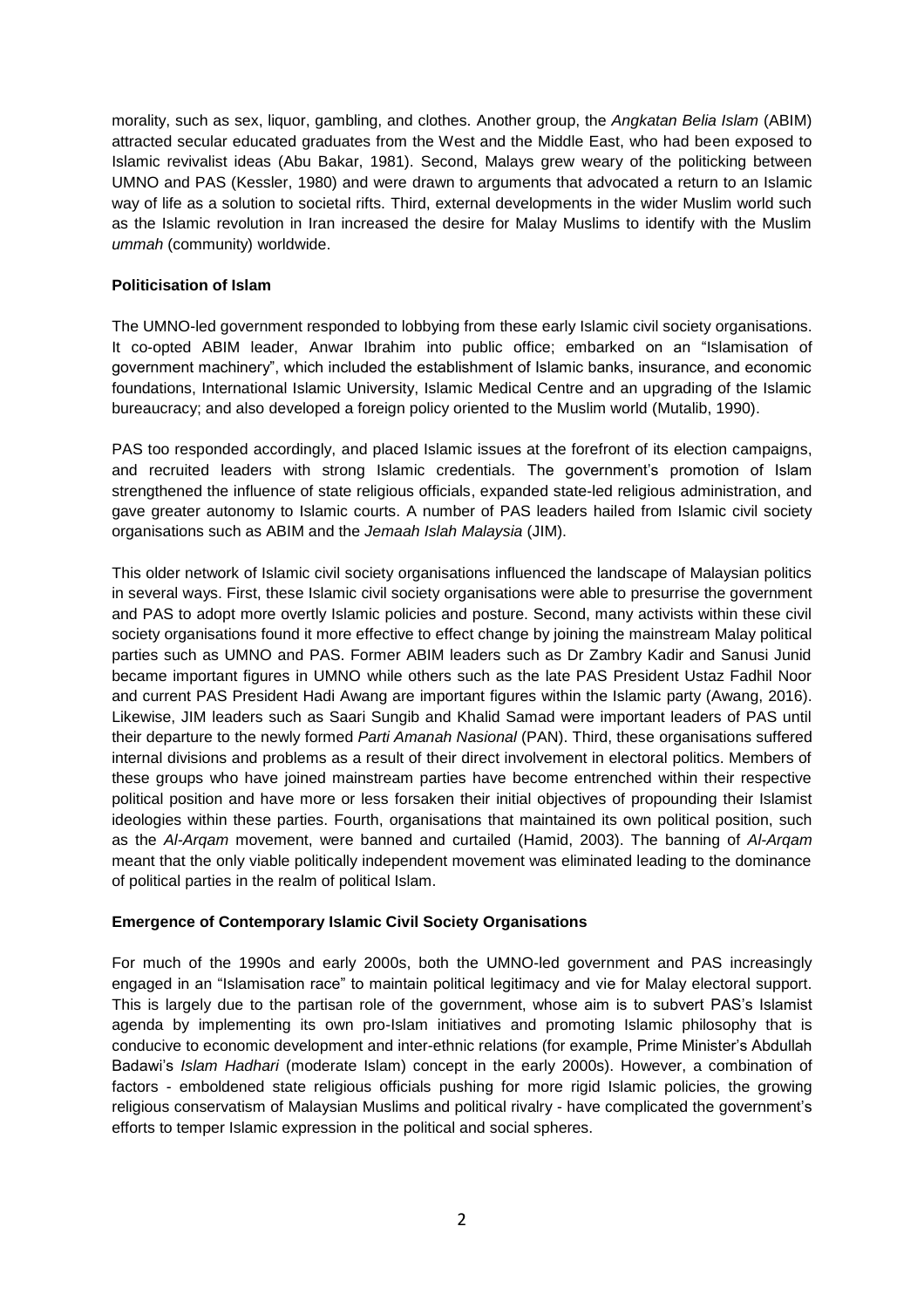Additionally, the secular emphasis of the pro-democracy movement spearheaded by the opposition political alliance in the 2008 and 2013 general elections that included both PAS and Malay-based *Parti Keadilan Rakyat* (PKR), has caused dissatisfaction in a segment of the Malay middle class over the possible erosion of *ketuanan Melayu*, along with a loss of Malay special rights and the diminished status of Islam.

In this context, religious freedom court disputes (e.g. apostasy and religious conversions) have been particularly controversial as contemporary Islamic civil society organisations emerged to defend the position of Islam in Malaysia against the perceived "secular-liberal" onslaught. In addition to religious education initiatives, these organisations attempt to dominate public discourse on Islam, and even participate in electoral politics. While the role of the older Islamic civil society organisations and political parties in the discourse of Islam is well-documented, there has been considerably less studies on newer movements and their role in both the political and social realms.

## **Contemporary Islamic Civil Society Organisations and their Impact on Malaysian Politics**

#### *Ikatan Muslimin Malaysia (ISMA, Muslim Solidarity Front)*

One of the more prominent Islamic civil society organisations is ISMA, which projects itself as politically non-partisan. It was officially formed in 1997, and has roots with the Malay students who interacted with Muslim Brotherhood (MB) activists in Egypt and in the UK during the late 1970s and 1980s (Hamid and Razali, 2016). ISMA has active branches outside of Malaysia, including Egypt, Jordan and in several Western countries. ISMA has reportedly 20,000 members comprising of mostly middle class Malay professionals and students in the Selangor area. In addition to activities organised in its 26 Malaysian branches, ISMA also organises specialised programs through its youth and women's wings.

It is only in recent years under its president, Abdullah Zaik, who has a degree in Islamic Law from Egypt, that ISMA has grabbed national attention with its rhetoric on Malay rights. While ISMA's official agenda is upholding Islamic principles in society, it frames its arguments in pro-Malay terms. Of concern to ISMA is the erosion of *ketuanan Melayu* principle, which ISMA perceives as akin to the diminishing of Islam's status in society. Since the majority of Muslims in Malaysia are Malays, ISMA regards the two issues as irrevocably linked.

After the UMNO-led coalition lost its two-thirds parliamentary majority at the 2008 general elections, Prime Minister Najib Razak attempted to placate non-Malays with the "1Malaysia" slogan, where a common Malaysian national identity was emphasised. The government even toned down its *ketuanan Melayu* discourse. Najib also spearheaded the Global Movement of Moderates movement in 2012 to advocate for moderate Islam both at home and abroad. For all of Najib's efforts, little was actually done to change the system, and the UMNO-led government suffered further losses in the 2013 general election; while managing to retain the government, the UMNO-led coalition lost the popular vote for the first time due to a massive shift in non-Malay votes to the opposition.

ISMA responds to these political developments with provocative pro-Malay rights discourse and positions itself against secular-liberalism, which is advocated by pro-democracy activists and the opposition. Governmental attempt to moderate public discourse is met with strong pushback by ISMA. For example, in early 2015 when Najib publicly rejected the usage of *pendatang* (immigrant) by pro-Malay rights activists to describe non-Malay Malaysians, ISMA's president warned UMNO against sidelining Malays with a "liberal, multiracial" agenda; he also reminded UMNO that Malay voters had helped it retain power in the 2013 election.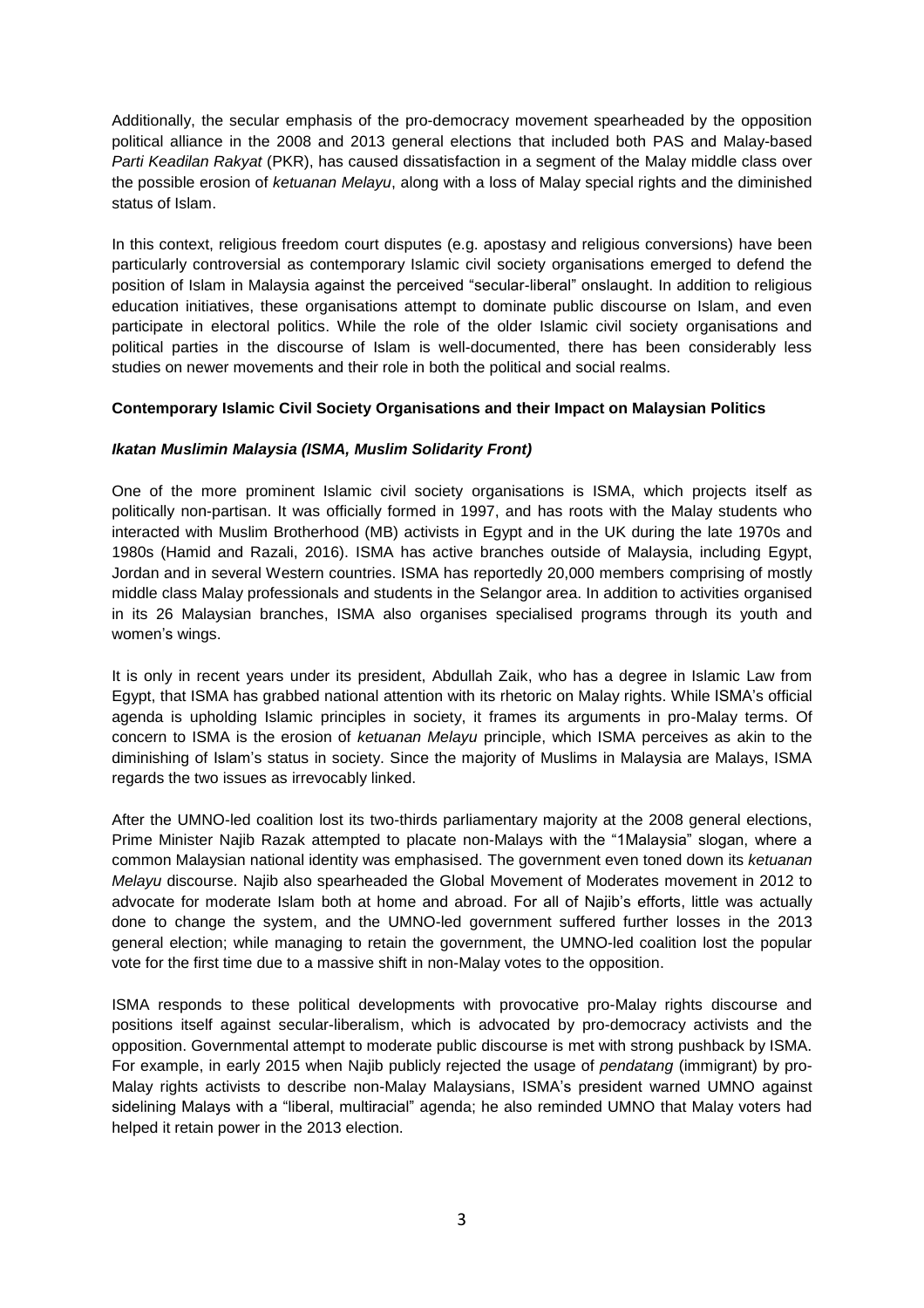ISMA's pro-Malay rights and anti-liberalism rhetoric is likely a bellwether of UMNO's political focus in the lead up to the 2018 general elections. The UMNO-led government faces a political crisis over Najib's handling of the indebted state fund 1MDB and corruption allegations. Since the crisis, Najib has overtly called for Malay support against criticism by political opposition and pro-democracy civil society groups by using similar rhetoric as ISMA. For example, after the 2015 *Bersih* protest that was widely portrayed as Chinese-dominated, Najib endorsed a pro-Malay rally organised by National Silat Federation (Pesaka) and spoke about upholding Malay rights; and at the UMNO convention in December 2015, Najib warned members that failure of the Malays to support UMNO at the next general election would place the country's Malays and Muslims at the hands of a DAP-dominated opposition coalition that is "anti-Islam and anti-Malay".

As Najib consolidates his power within the party by removing internal dissenters, he has vested interests in aligning more with ISMA's pro-Malay rights refrain so as to rally Malay Muslim support ahead of the next elections. This is a tried and tested strategy used by UMNO in previous elections. However, although there is a convergence of interests, this does not necessarily mean that ISMA would endorse UMNO at the next election. ISMA regards UMNO as a colonial construct, which needs to be changed to fulfil Islamic agenda. A few of ISMA's members contested the 2013 elections against UMNO (and lost), and may very well do the same in the next election.

## *Pertubuhan Ilmuwan Malaysia (Association of Malaysian Scholars, ILMU)*

A 2015 Merdeka Center survey indicated that a majority of Malay voters want Islamic credentials in their leaders. The Islamist party PAS has politicians in its ranks that meet this Malay voter criteria, and it represents UMNO's strongest challenger for the Malay vote. After PAS's disappointing show in the 2013 general elections where it lost in the Malay Muslim majority areas, hardline PAS members suggested the main reason was due to PAS's accommodative stance to the secular-oriented prodemocracy push represented by the opposition coalition.

PAS has since left the opposition coalition after it renewed its push for Islamic *hudud* law, and an internal party vote in 2015 strengthened PAS *ulamas* (religious scholars) over the moderates. PAS's departure from the opposition coalition has weakened it, and although UMNO has made overtures to PAS for possible cooperation on basis of Malay unity, PAS has largely been non-committal. It is likely that both parties will renew its long-standing rivalry for the Malay vote in the next general election, and the Islam factor will dominate their political contestation.

To that end, UMNO has already made moves to strengthen its Islamic legitimacy by recruiting several high-profile *ulama* into the party's young *ulama* wing in 2010. These *ulama* are from the *Pertubuhan Ilmuwan Malaysia* (Association of Malaysian Scholars, ILMU), which focuses on teaching the Salafi interpretation of Islam. Although UMNO and ILMU have very different ideas on governance of Islam (for example, ILMU seeks the establishment of a Malaysian Islamic State, which is opposite to UMNO's position), the Salafi *ulamas'* willingness to work with UMNO stems from their wish to propagate their ideas and influence the state system from within. As such, ILMU conducts religious education classes for UMNO members and the wider community.

Despite the existence of a long-standing anti-Salafi stance by the religious bureaucracies in Malaysia, UMNO has nonetheless seen it fit to associate with the Salafi *ulama*. In UMNO's estimation, the Salafi *ulamas* can help provide the Islamic legitimacy it needs to defend itself against PAS (Osman, 2014). This might be particularly useful in the current context where UMNO has a huge trust deficit with the Malaysian populace, including the Malays, over Najib's corruption scandal and his subsequent actions in quelling internal party dissent.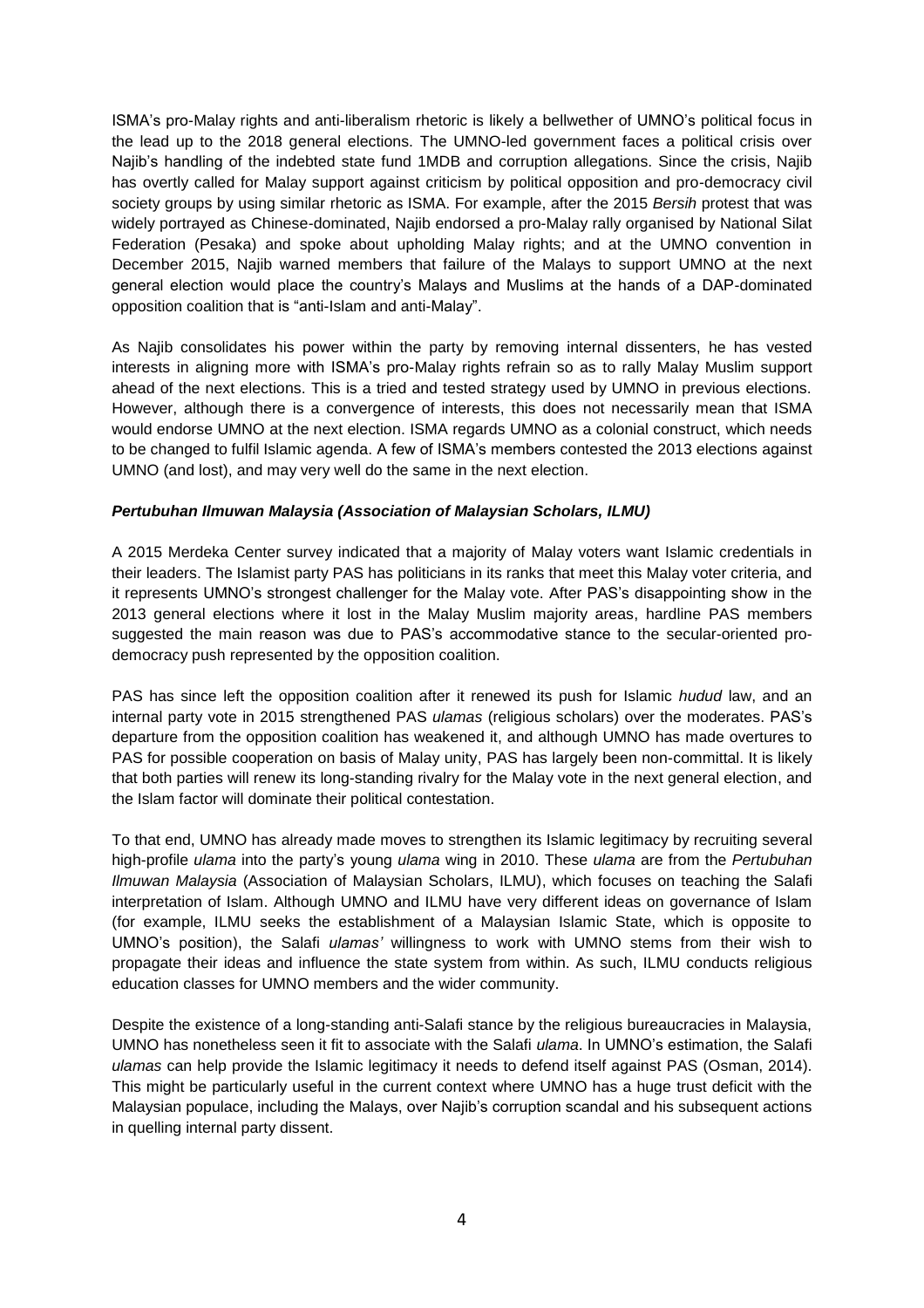However, it remains to be seen if the Salafi *ulamas*, who as part of its teachings stress on the importance of loyalty to the prevailing government, would be able to garner Malay voter support for UMNO. Salafism is still regarded as a minority viewpoint in the Malaysian context, where traditional Islam and Sufism dominates. In an indication that the Salafi *ulamas'* religious clout might be limited, several high-profile Salafi *ulamas*, including Fathul Bari, a Salafi *ulama* in the UMNO youth executive council, were banned from preaching in the state of Johor for spreading "deviant teachings" earlier this year.

Fathul Bari has played an instrumental role in facilitating meetings for Salafi scholars with Malaysian leaders. A recent example of this would be the visit by a number of Saudi scholars to meet the Sultan of Johor (Mat Jahaya, 2016). It is notable that this visit came shortly after the Johor Islamic Religious Department banned a number of Salafi preachers from speaking in the state. As one of the key leaders of ILMU, Fathul Bari has gained traction within UMNO. At the 2013 UMNO General Assembly meeting, he captured the highest number of votes at the UMNO Youth assembly meeting, which reflects his increasing influence especially amongst the party's grassroots (Tan, 2014).

ILMU represents an interesting example of a new Islamic civil society organisation that seeks not only to influence Malaysia politically, but to also promote a particular strand of Islam that is more puritan. In fact, it would appear that the key objective of ILMU is to use the political space it has been accorded after it joined the UMNO-led government, to promote a Salafi interpretation of Islam.

## *Group of 25 (G25)*

 $\overline{\phantom{a}}$ 

The Group of 25 (G25) is the only Islamic civil society organisation that seeks to limit the role of Islam in politics. The group came to prominence after it published an open letter that called for a rational and open discussion on Islam in the public realm in Malaysia.

The group's letter stated that "Members share a common value that, while recognising Malaysia is a predominantly Muslim country with Islam as the official religion, we believe that its administration should be in line with the constitutional provisions regarding the role of Islam guaranteeing all citizens their fundamental rights to freedom of expression and worship. To this end, we are all agreed that Islam must be administered in a manner that ensures justice to Muslims and non-Muslims alike, as this is crucial for peace and stability in our multiracial country." (G25 Website, n.d.)

The key people involved in G25 are retired senior Malay civil servants. The leading voice of G25 has been Dato' Noor Farida Ariffin, a former senior judge. G25 positions itself as a civil society organisation and seeks to play a constructive role as the voice of moderation on Islam. Since its formation, G25 has organised two major conferences in Penang and Kuala Lumpur. The group has also published an edited book that compiled academic articles on the state of Islam in Malaysia. G25 members have propounded their views on a number of different issues including the need for the *Shariah* (Islamic law) court in Malaysia, the secular nature of the Malaysian Constitution, moral policing and most importantly, the plans to implement Islamic criminal laws in the country. One example of this was the group's call for the *khalwat* laws in the country to be reviewed (Boo, 2015). 1 In this regard, G25 has also been an important advocate for improved ties between Muslims and non-Muslims in the country. Beyond its focus on Islam, the group has been in the forefront to advocate for change and reform in the country's institutions of law and order, as well as to improve the standards

<sup>&</sup>lt;sup>1</sup> Khalwat refers to the offences committed in Malaysia when a man and a woman who are not family members are found in close proximity. The couple could be in a room or in a public park. See Enactment No 3 of 1964 Administration of Muslim Law Enactment 1964. See [http://www2.esyariah.gov.my/esyariah/mal/portalv1/enakmen/Eng\\_enactment\\_lib.nsf/100ae747c7250](http://www2.esyariah.gov.my/esyariah/mal/portalv1/enakmen/Eng_enactment_lib.nsf/100ae747c72508e748256faa00188094/3e7ad01824e8b532482573950029705c?OpenDocument) [8e748256faa00188094/3e7ad01824e8b532482573950029705c?OpenDocument.](http://www2.esyariah.gov.my/esyariah/mal/portalv1/enakmen/Eng_enactment_lib.nsf/100ae747c72508e748256faa00188094/3e7ad01824e8b532482573950029705c?OpenDocument)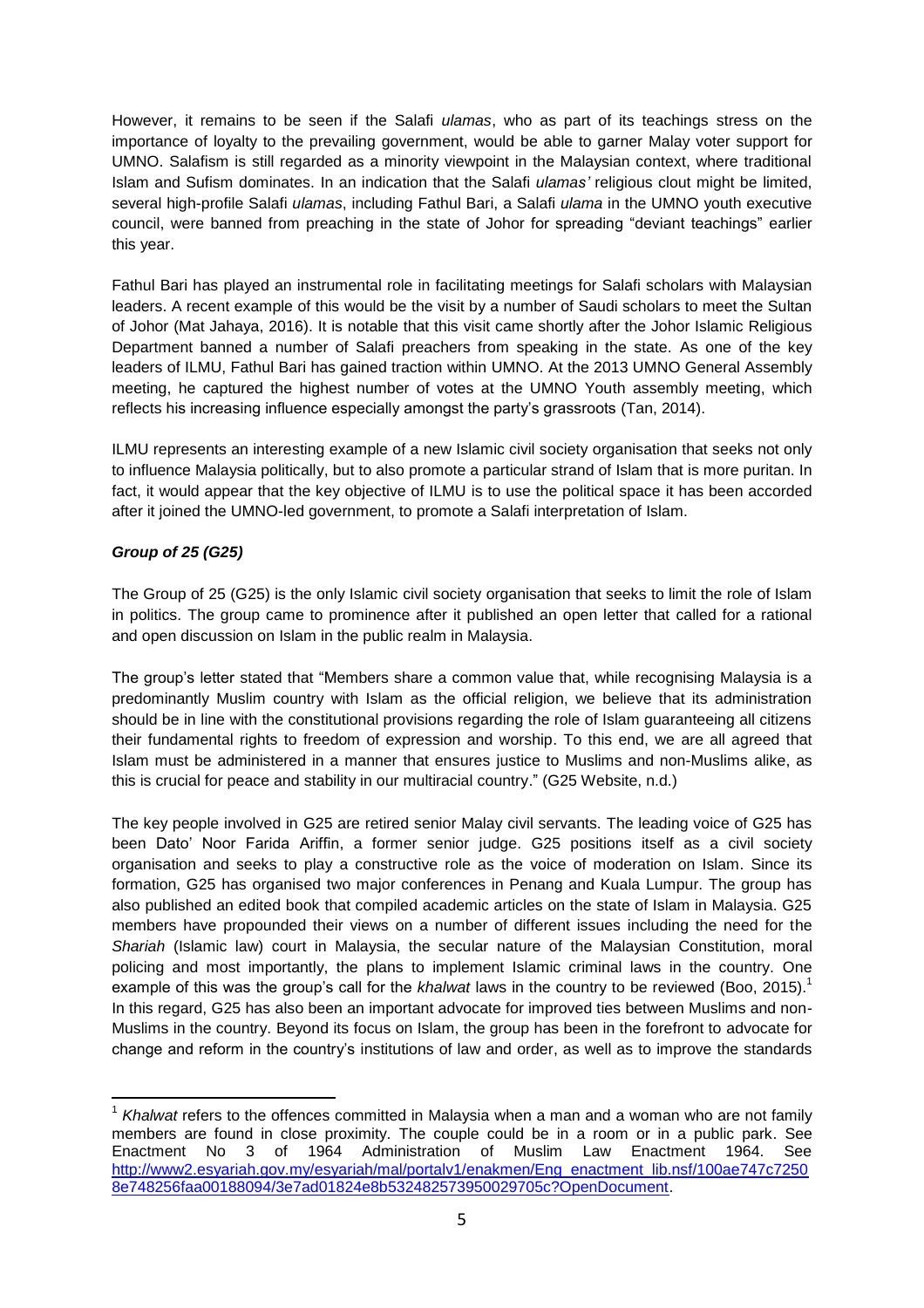of governance. In line with these objectives, G25 has joined a number of movements that call for political reforms, such as the *Bersih* movement.

Interestingly, G25 has not come under direct criticisms from senior UMNO leaders such as Prime Minister Najib Razak or Deputy Prime Minister Ahmad Zahid Hamidi, although the Prime Minister has snubbed meeting requests from members of G25. The G25 group's main detractors are the religious bureaucracies, right-wing Malay nationalist groups and Islamist movements. Ibrahim Ali, the infamous leader of the Malay right-wing group, Perkasa, chastised the G25 group for not having the credentials to speak about Islam after G25 issued a statement referring to Perkasa and the Muslim right-wing group ISMA as "extremist, immoderate and intolerant" voices ("Defending Perkasa", 2016). Likewise, Malaysian religious minister, Jamil Md Khir has criticised the G25 group for its attacks on the Malaysian Islamic Development Department (JAKIM) and noted that such criticisms served to only weaken the Muslim community.

Due to the G25 group's stance against the implementation of *Shariah* in Malaysia, G25 has faced condemnation from PAS leaders. In an article written by Nik Abduh Nik Aziz, the PAS Youth Chief, he argued that G25 is trying to interpret Islam according to a Western construct (Nik Aziz, 2015). He added that G25 group's ideas run contrary to Islamic teachings. While G25 has declared itself as nonpartisan, it is obvious that the group has a stronger relationship with the Malaysian opposition parties. Many of the statements issued by G25 has been critical of the government and at least one of its conference was co-organised with the Penang Institute, which is closely linked to the DAP-led Penang state government.

The religio-political influence of G25 remains limited due to a number of reasons. First, the G25 group is viewed as being elitist and their message seems to resonate with those who already share their views. There has been little outreach effort on their part at the level of the Muslim masses. Second, the G25 has little traction within UMNO and PAS, the two main Malay-Muslim political parties. UMNO and PAS members view G25 as a liberal group that seeks to undermine Islam (Mohamed, 2016).

Regardless of these limitations, the profile of its members gives credence to the group. The social network of its members have seen G25 being given both the political space to propound their views and extensive media coverage. The group has also been successful in lending its voice to debates on political, social and religious issues in the country. The fact that both former Prime Minister, Dr Mahathir Mohamed and former Deputy Prime Minister, Muhiyddin Yassin met G25 members to secure the group's support in their campaign to oust Prime Minister Najib indicates the group's importance. Likewise, the group has met with several Malay rulers to discuss their proposals on how the implementation of Islamic law in the country could be reformed (Ariffin, 2015). The fact that Islamic matters are under the jurisdiction of the Malay rulers demonstrates the possibility that G25 can influence policy changes. G25 also represents a new strand of Islamic civil society in Malaysia which is advocating for a more rational reading of Islamic law.

#### **New Islamic Civil Society and Malaysian Islam**

There are several traits that define the new Islamic civil society groups. First, these groups are more likely to pursue their ideological objectives rather than be subsumed within the mainstream Islamic parties. Even in the case of ILMU, the Salafi scholars are more focused on spreading their ideology within the government and the larger Malaysian society. Much of ILMU's emphasis has been about changing government policies and transforming the Muslim society to one that accepts Salafism as the dominant and mainstream sect of Islam. Likewise, both ISMA and G25 have stayed away from electoral politics and remain in the civil society sphere to propound their respective position. This could be contrasted with the Islamic civil society groups of the 1980s and 1990s that joined UMNO and PAS and were involved in electoral politics.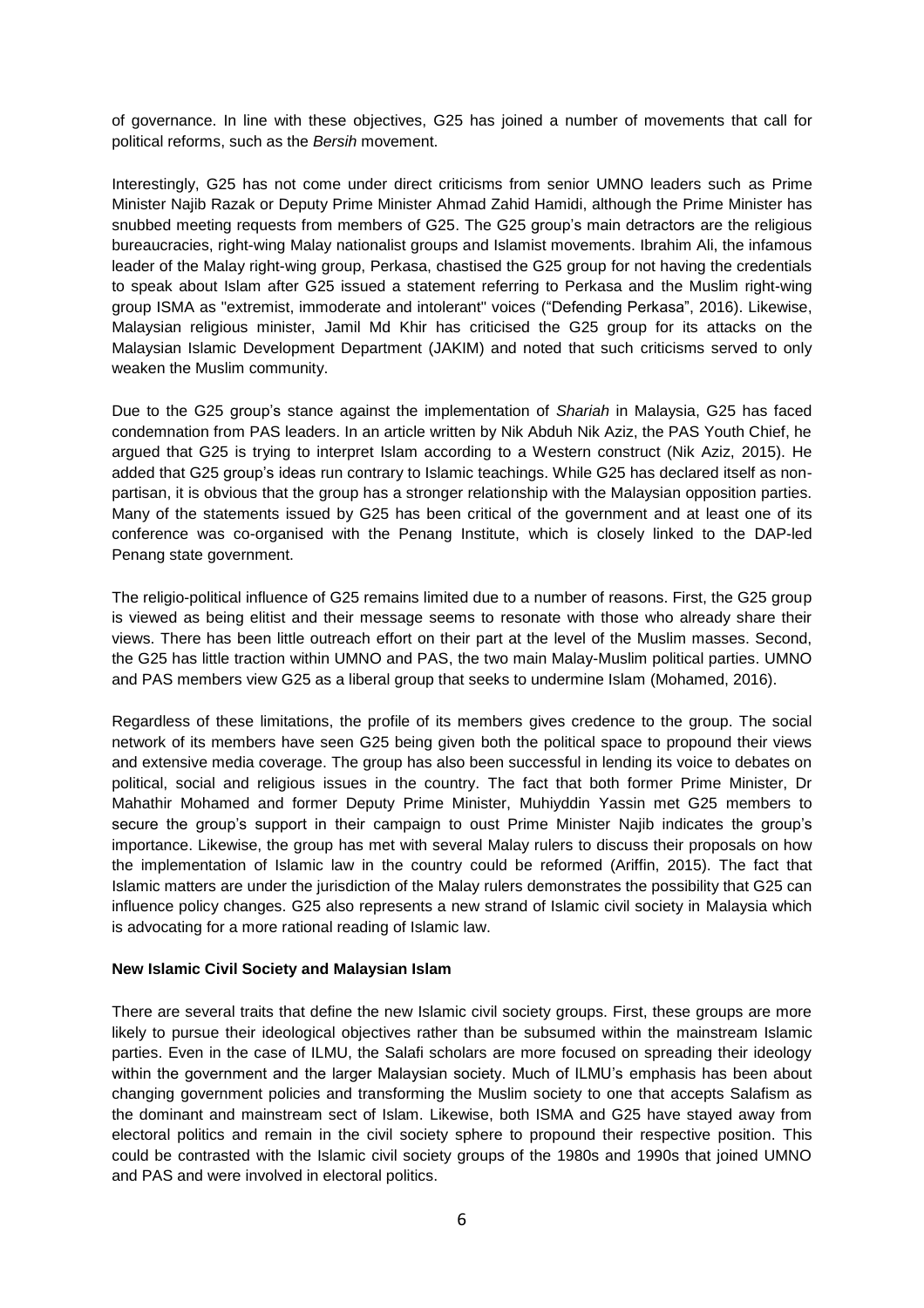Second, the Islamic contestation in the public sphere taking place today is different from the previous contestations. Islamic civil society in the 1980s and 1990s were focused on countering ideologies such as nationalism and secularism purportedly espoused by UMNO. These past movements had also agreed on the twin objectives of establishing an Islamic State and implementing all aspects of Islamic law, even if they differed on the best methodology to achieve these objectives. However, contemporary Islamic civil society groups have different objectives and are often at loggerheads with each other. ISMA has chastised ILMU for the group's alleged eagerness to issue Islamic edicts. Both ISMA and ILMU labelled G25 as a liberal movement that sought to undermine Islam from within. G25 considers ISMA as a racist organisation that does not embody the Islamic spirit of tolerance. This ideological battle is taking place in the civil society sphere and not in the political sphere, as was in the case with the older Islamic civil society groups.

In sum, the contemporary Islamic civil society organisations represent a myriad of different religious orientations and will continue to play an important role in shaping the future direction of Islam in Malaysia. These organisations will also play a key role in shaping the on-going debates in the Malaysian political sphere ranging from the implementation of Islamic criminal law to the rights of religious minorities within the Malaysian state.

#### **References**

- Abu Bakar, Mohamad. (1981). "Islamic Revivalism and the Political Process in Malaysia." *Asian Survey*, 21 (10): 1040 – 1059.
- Ariffin, Noor Farida. (2015, December 5). Interview by Mohamed Nawab Osman, Kuala Lumpur.

Awang, Hadi. (2016, February 19). Interview by Mohamed Nawab Osman, Kuantan.

- Boo, Su-Lyn. (2015, December 26). G25: 'We're not seeking to reform Islam.' *Malay Mail*. Retrieved December 26, 2015, from [http://www.themalaymailonline.com/malaysia/article/g25-were-not](http://www.themalaymailonline.com/malaysia/article/g25-were-not-seeking-to-reform-islam)[seeking-to-reform-islam.](http://www.themalaymailonline.com/malaysia/article/g25-were-not-seeking-to-reform-islam)
- Defending Perkasa, Ibrahim Ali dubs G25, liberals 'racist, extremist' instead. (2016, January 12). *Malay Mail*. Retrieved January 12, 2016, from [http://www.themalaymailonline.com/malaysia/article/defending-perkasa-ibrahim-ali-dubs-g25](http://www.themalaymailonline.com/malaysia/article/defending-perkasa-ibrahim-ali-dubs-g25-liberals-racist-extremist-instead) [liberals-racist-extremist-instead.](http://www.themalaymailonline.com/malaysia/article/defending-perkasa-ibrahim-ali-dubs-g25-liberals-racist-extremist-instead)

G25 Website. (n.d.). Retrieved February 20, 2016, from [https://g25malaysia.org/.](https://g25malaysia.org/)

- Hamid, Ahmad Fauzi Abdul Hamid. (2003). "Inter-Movement Tension Among Resurgent Muslims in Malaysia: Response to the State Clampdown on Darul Arqam in 1994." *Asian Studies Review*, 27 (3): 361-387.
- Hamid, Ahmad Fauzi Abdul Hamid, and Che Hamdan Che Mohd Razali. (2016). "Middle Eastern Influences on Islamist Organisations in Malaysia: The Cases of ISMA, IRF and HTM." *Trends in Southeast Asia No. 2*. Singapore: Institute of Southeast Asian Studies.
- Kessler, Clive. (1980). "Malaysia: Islamic Revivalism and Political Disaffection in a Divided Society." *Southeast Asia Chronicle*, 75: 3-11.
- Liow, Joseph Chin Yong. (2009). *Piety and Politics: [Islamism in Contemporary Malaysia](http://linc.nus.edu.sg/search~S16?/XLiow+joseph&searchscope=16&SORT=A/XLiow+joseph&searchscope=16&SORT=A&SUBKEY=Liow+joseph/1%2C32%2C32%2CB/frameset&FF=XLiow+joseph&searchscope=16&SORT=A&7%2C7%2C)*. Oxford; New York: Oxford University Press.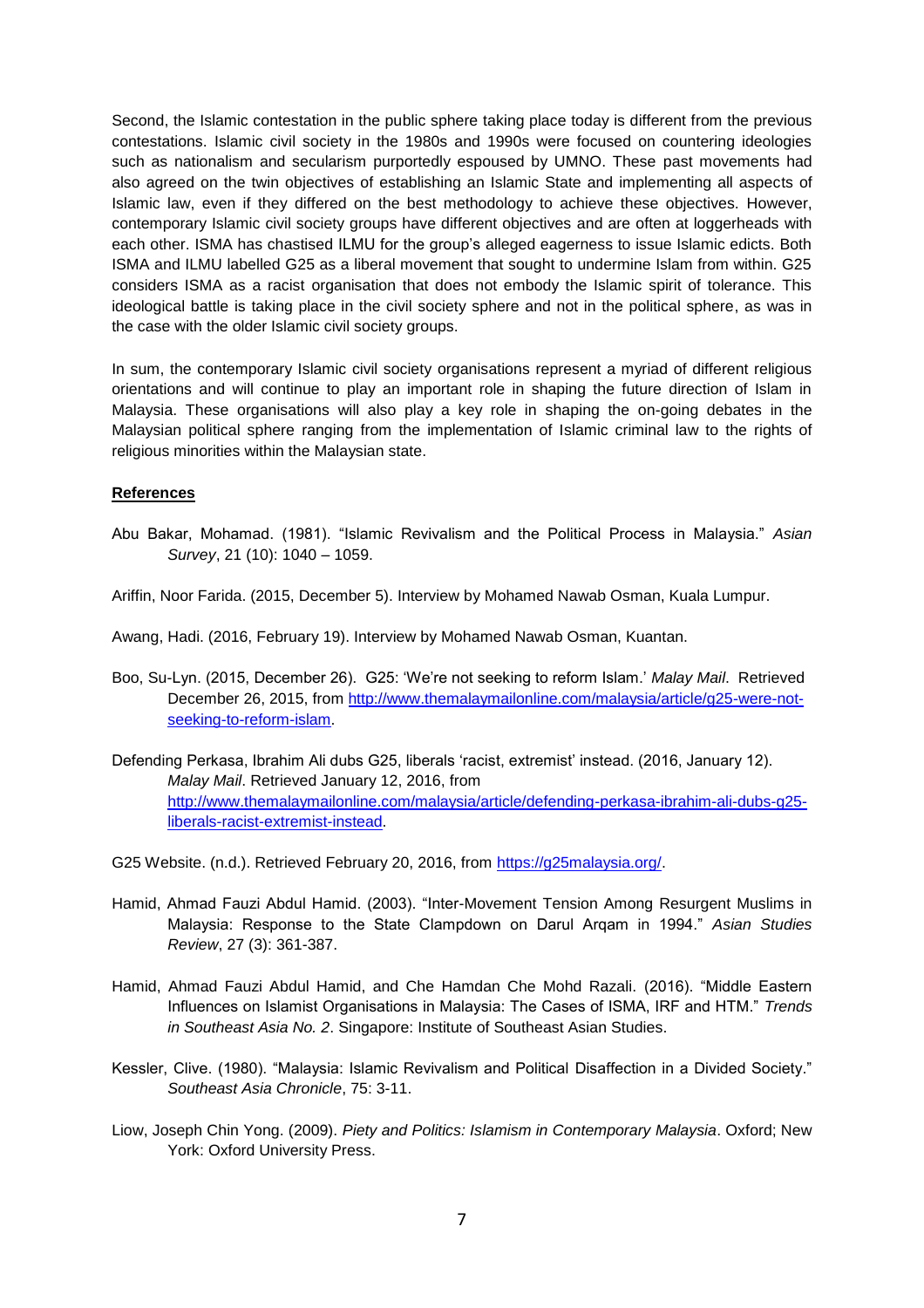Mat Jahaya, Fathul Bari. (2016, February 16). Interview by Mohamed Nawab Osman, Kuala Lumpur.

- Mohamed, Kamaruzzaman (Special Adviser to PAS President). (2016, March 20). Interview by Mohamed Nawab Osman, Kuala Lumpur.
- Mutalib, Hussin. (1990). "Islamic Revivalism in ASEAN States: Political Implications." *Asian* Survey, 30 (9): 877 – 891.

Nik Aziz, Nik Abduh. (2015, December 14). PAS Antara G25 dan ISIS. *Harakah*.

- Osman, Mohamad Nawab Mohamed. (2014). "Salafi Ulama in UMNO: Political Convergence or Expediency?" *Contemporary Southeast Asia: A Journal of International and Strategic Affairs*, 36 (2): 206 – 231.
- Salleh, Halim. (2000). Globalisation and the Challenge to Malay Nationalism on the Essence of Malaysian Nationalism. In *Nationalism and Globalisation, East and West* Leo, ed. Leo Suryadinata (pp. 132- 174). Singapore: Institute of South-east Asian Studies.
- Sani, Mohd Azizuddin Mohd. (2015). *Trends in Southeast Asia Series: Islamization Policy and Islamic Bureaucracy in Malaysia*. Singapore: Institute of Southeast Asian Studies.
- Tan, Jocelin. (2014, May 11). Keeping Faith with Faith. *The Star*. Retrieved May 11, 2014, from [http://www.thestar.com.my/opinion/columnists/analysis/2014/05/11/keeping-faith-with-faith](http://www.thestar.com.my/opinion/columnists/analysis/2014/05/11/keeping-faith-with-faith-the-islamic-core-of-umno-has-been-in-full-bloom-especially-after-the-last-g/)[the-islamic-core-of-umno-has-been-in-full-bloom-especially-after-the-last-g/.](http://www.thestar.com.my/opinion/columnists/analysis/2014/05/11/keeping-faith-with-faith-the-islamic-core-of-umno-has-been-in-full-bloom-especially-after-the-last-g/)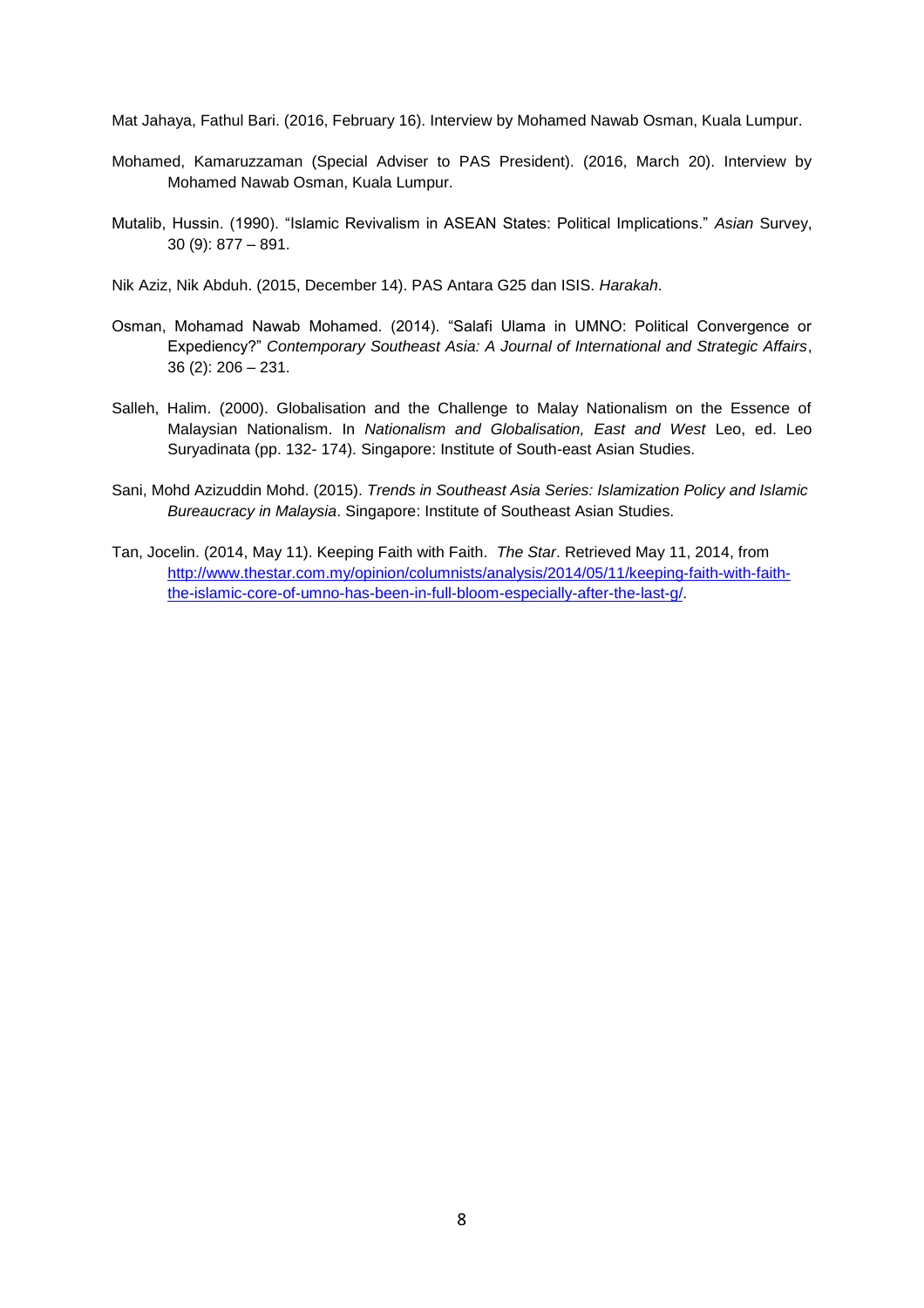#### **About the Authors**

**Dr Mohamed Nawab Osman** is an Assistant Professor and the Coordinator of the Malaysia Program at RSIS. His research interests include the domestic and international politics of Southeast and South Asian countries, transnational Islamic political movements and counter-radicalization. Nawab has written various papers, books and journal articles relating to his research interests. Some of these articles have been featured in prominent journals such as Southeast Asia Research, South Asia, Terrorism and Political Violence, Indonesia and the Malay World and Contemporary Southeast Asia. Several of his opinion pieces have been featured in leading dailies such as The Straits Times, India Express, The Nation (Thailand), Jakarta Post, Manila Times and Today's Zaman (Turkey). Nawab is a frequent commentator on political Islam, terrorism and Southeast Asian politics on CNN, BBC, Al-Jazeera and Channel News Asia. Nawab is a social activist and serves as the President of Critical Xchange, an organization that seeks to provide a mutually beneficial platform for Muslim citizens and incoming expats to exchange news, views and skills with the local Singaporean community. He also sits in the boards of Association of Muslim Professionals and Jamiyah Singapore. In 2014, he was nominated to attend the inaugural Young Southeast Asian Leader's Initiative, a program initiated by President Barack Obama. He also attended the inaugural YSEALI workshop in Singapore as a mentor. Nawab has attended a number of prestigious fellowship program organized by the governments of the United States, France and China.

**Ms Saleena Saleem** is an Associate Research Fellow with the Malaysia Programme at RSIS. She holds an MSc in Political Science from Massachusetts Institute of Technology. She also holds a BA in Biochemistry and Molecular Biology, and an MSc in Journalism from Boston University. Saleena had previously worked as a Research Associate at the Centre for Asia and Globalization, Lee Kuan Yew School of Public Policy, National University of Singapore, where she researched and wrote on topics in global energy governance, and governmental transparency and access to information. Her research interests include geopolitics of energy, ethno-religious conflicts, politics of multiculturalism & identity and Islamic movements. Her current research projects are focused on Malaysia-Turkey relations, and Islamic movements in Malaysia.